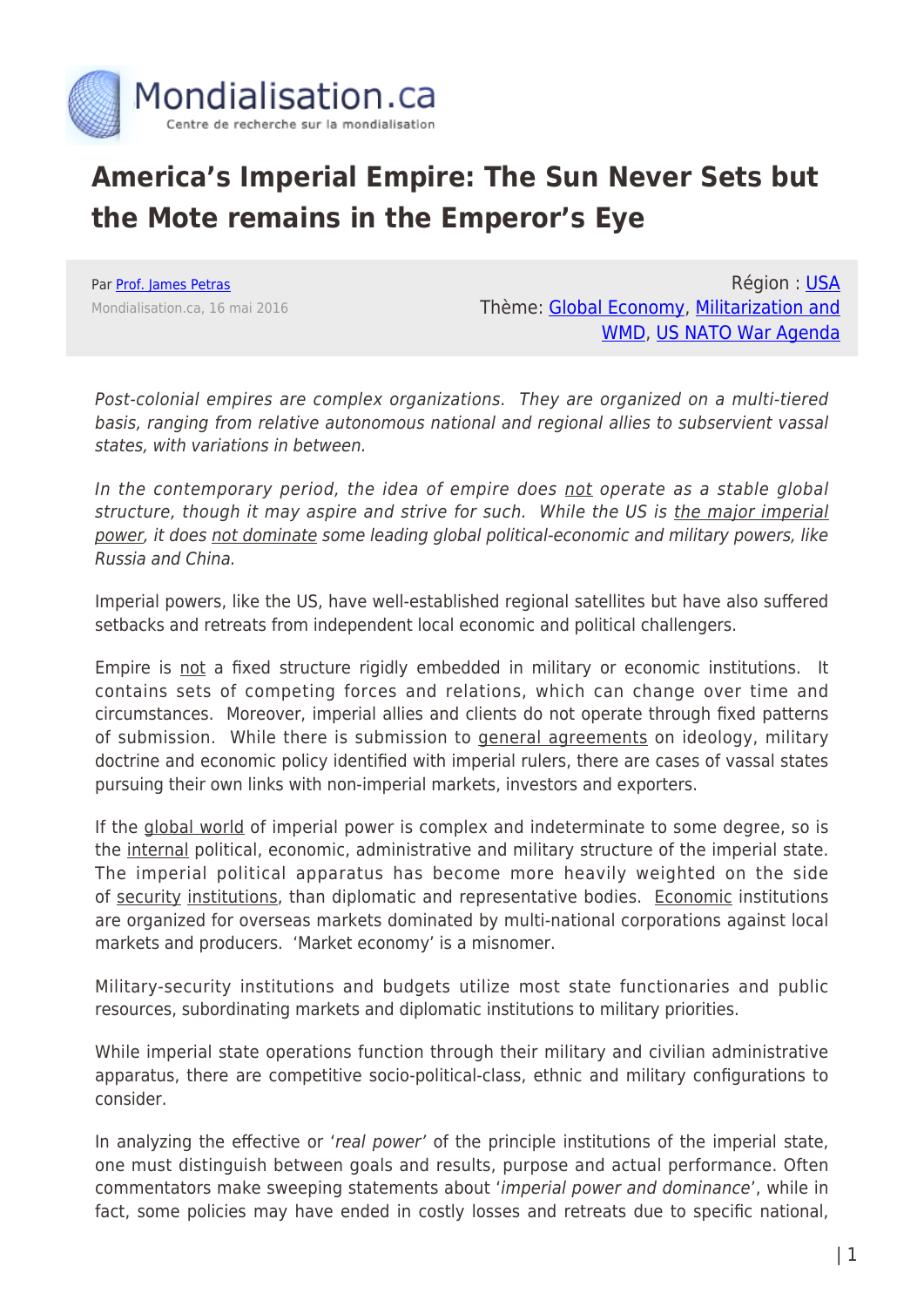local or regional alignments.

Hence it is crucial to look closely at the imperial interaction between its various tiers of allies and adversaries in order to understand the immediate and long-term structures and direction of imperial state policy.

This essay will first describe the leader-follower imperial relationships in four zones: US-Western Europe-Canada, Asia-Pacific, Middle East-Africa and Latin America and identify the terrain of struggles and conflict. This will be followed by an examination of the contemporary 'map of empire'. We will then contrast the alignment of forces between Western imperial allies and their current adversaries. In the final section we will look at the sources of fragmentation between the imperial state and economic globalization as well as the fissures and fallout between imperial allies and followers.

### Tiers of Imperial Allies in the West

Western imperialism is a complex pyramidal structure where the dominant United States interacts through a five-tier system. There is a vertical and horizontal configuration of leader and follower states that cannot be understood through simplistic 'solar system' metaphors of 'centers, semi-peripheries and peripheries'.

Western imperial power extends and overlaps from the first tier to the second, that is, from the United States to France, England, Germany, Italy and Canada. The scope and depth of US military, bureaucratic, political and economic institutions form the framework within which the followers operate.

The second tier of empire ties the top tier to the bottom tiers by providing military support and economic linkages, while securing autonomous levers to enlarge its own geo-political spheres.

The third tier of imperialism in the West comprises Poland, Scandinavia, the Low Countries and Baltic States. These are geographically and economically within the sphere of Western Europe and militarily dependent on US-NATO military dominance. The third tier is a heterogeneous group, ranging from highly advanced and sophisticated welfare-states like Sweden, Norway, Denmark, Holland and Belgium to relatively backward Baltic dependencies like Latvia, Estonia and Lithuania and Poland. They exercise few independent power initiatives and depend on protection from the Tier 1 and 2 imperial centers.

'Tier four' states include countries like Greece, Spain, Portugal, Hungary, Czech Republic and Slovakia, Bulgaria and Romania. These are essentially satellite nations, who follow the leader imperial countries, providing bases, troops and tourist resorts. In general, they have no independent voice or decision-making presence in regional or global conflicts. Despite their instability and the occasional outbursts of radical dissent, , the lower tier countries have yet to break with the higher tiers controlled by the EU and NATO hierarchy.

The fifth-tier satellites include recently fabricated mini-states like Albania, Kosovo, Macedonia, Slovenia and Croatia, which act as military bases, tourist havens and economic dependencies. They are the outcome of the first-tier and second-tier policies of 'regime change' and state dismemberment through NATO-led wars designed to destroy any remnant of the multi-ethnic social welfare states and degrade Russian influence, especially in Yugoslavia.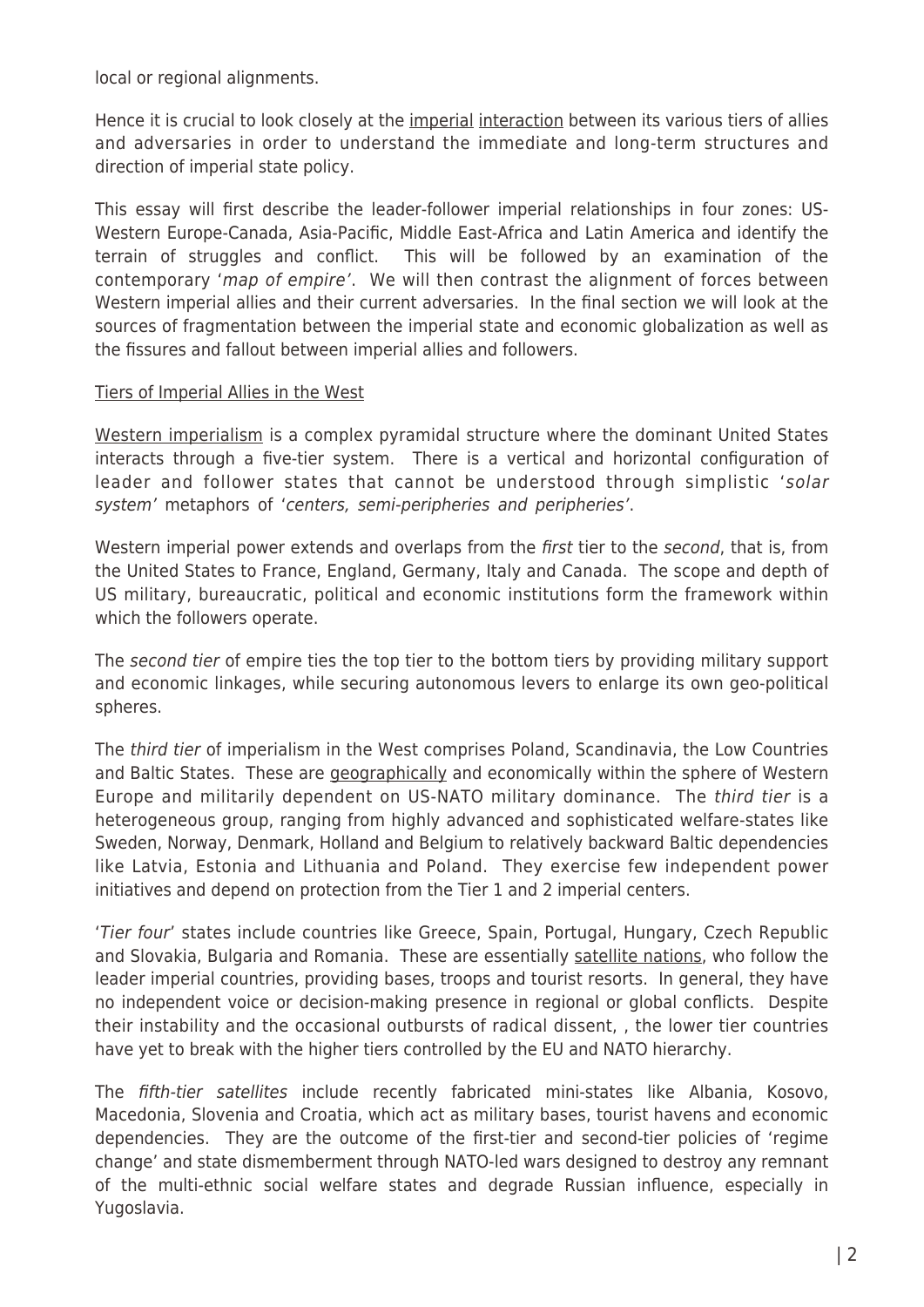Mapping the leader-follower structure of the Western empire depends on the distribution of military resources and their location along the Russian border. The US-EU Empire faces the problem of meeting rising economic demands from the multi-tiered empire, which has exceeded their capacity. This had led to shifting trade alliances and independent pressure to 'go beyond'the dictates of the imperial leaders.

Leader imperial states have tightened economic and political control over their followers – especially when the military consequences of empire have disrupted everyday life, security and the economy. An ongoing example is the flood of millions of desperate refugees entering Europe, as a result of US imperial war policies in the Middle East and North Africa. This mass influx threatens the political and social stability of Europe. Following the US putsch in the Ukraine and the inevitable response from Moscow, Washington ordered an economic blockade of Russia. The economic consequences of US-imposed sanctions against the giant Russian market has severely affected European exports, especially agriculture and heavy industry and caused instability in the energy market which was dominated by the now banned Russian petroleum and gas producers.

#### The Eastern Imperial Empire

The US imperial design in East Asia is vastly different in structure, allies and adversaries from that in the West. The leaders and followers are very heterogeneous in the East. The multi-tier US Empire in Asia is designed to undermine and eventually dominate North Korea and China.

Since the Second World War, the US has been the center of the Pacific empire. It also suffered serious military setbacks in Korea and Indo-China. With the aid of its multi-tiered auxiliaries, the US has recovered its influence in Indo-China and South Korea.

The US position, as the first-tier imperial power, is sustained by second-tier imperial allies, such as Australia, New Zealand, India and Japan.

These second-tier allies are diverse entities. For example, the Indian regime is a reticent latecomer to the US Empire and still retains a higher degree of autonomy in dealing with China. In contrast, while Australia and New Zealand retained their dependent military ties with the US, they are increasingly dependent on Chinese commodity markets and investments.

Japan, a powerful traditional economic ally of the US, remains a weak military satellite of the US-Asian Empire.

Third-tier countries include South Korea, Taiwan, Philippines, Malaysia, Thailand and Indonesia. South Korea is the US's most important military dependency, despite which it has moved steadily closer to the Chinese market, as has the populous Indonesian Republic.

Taiwan, while a military dependency of the US, has stronger ethnic and economic links to China than the US.

The Philippines is a backward US military vassal-state and former colony, which retains its legacy as an imperial enclave against China. Thailand and Malaysia have remained as thirdtier imperial auxiliaries, subject to occasional nationalist or democratic popular upsurges.

The fourth-tier countries within US East Asian Empire are the least reliable because they are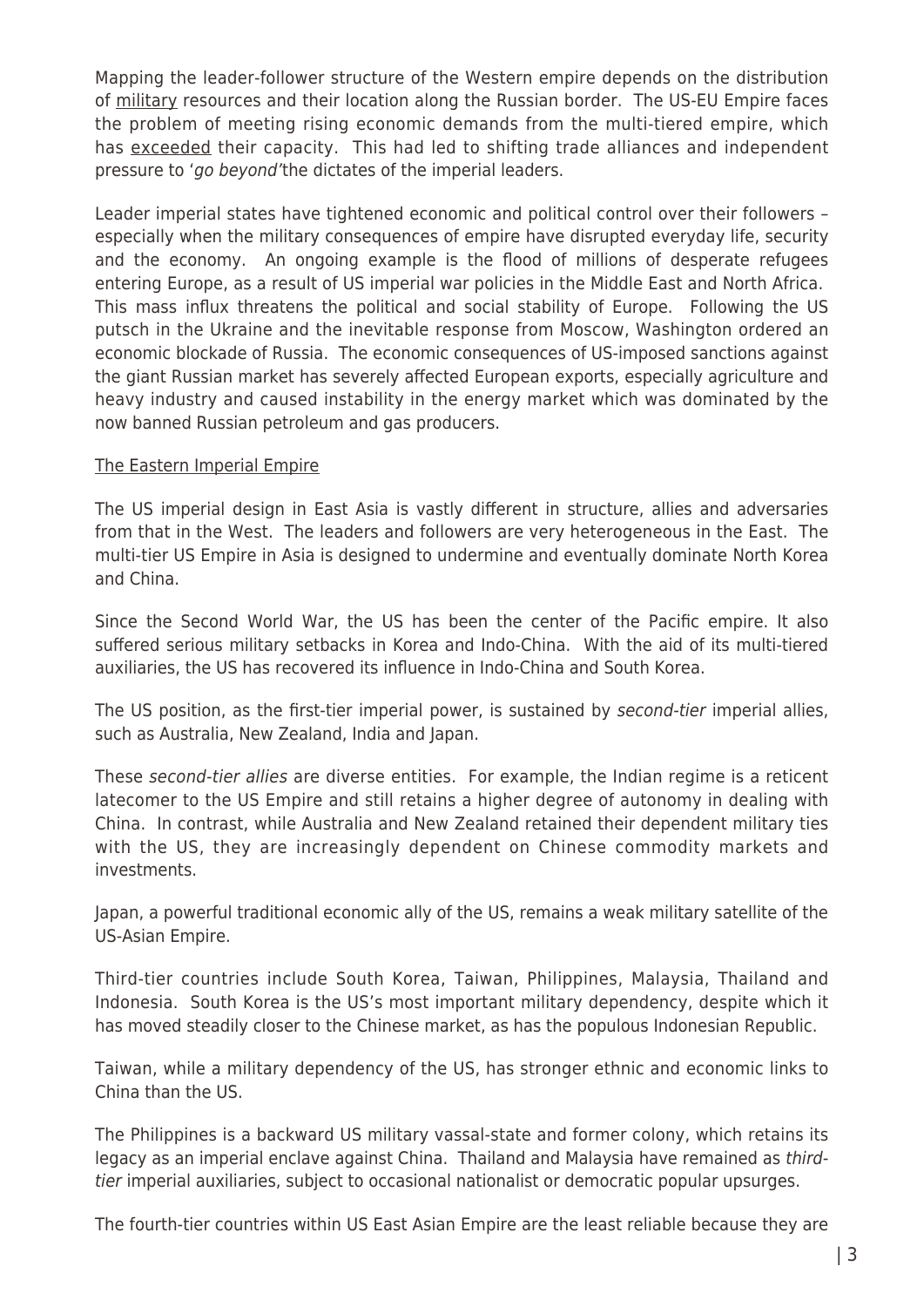relatively 'new associates'. Vietnam, Cambodia, Laos and Myanmar have transformed from independent statist economies to US-Japanese and Chinese-centered markets, financial and military dependencies.

The US Empire has focus on confronting China through its military, controlling its South China trading routes and trying to form regional economic trade agreements, which exclude China. However, the imperial multi-tiered structure has been mostly limited to various US military harassment and joint 'war games' exercises with its clients and 'allies'. This has had minimal economic input from even their closest allies. The US Eastern Empire has lost significant economic counterparts because of its confrontational approach to China. Its provocative trade-pacts have failed to undermine China's dynamic economy and trade.

The US Eastern Empire may dominate its multi-tiered allies, vassals and recent converts through its military. It may succeed in provoking a serious military confrontation with China. But it has failed to re-establish a dominant structure within Asia to sustain US imperial superiority in the event of a war.

China drives the growth and dynamism of Asia and is the vital market for regional products as well as a crucial supplier of minerals, precious metals, industrial products, high tech and service activity throughout the region.

The US has occasionally turned to its 'fifth-tier' allies among non-state entities in Tibet and Hong Kong and among ethno-Islamist terrorist-separatist groups in Western China, using 'human rights' propaganda, but these have had no significant impact in weakening China or undermining its regional influence.

The Eastern Empire can wield none of the economic leverage in China that the Western empire has with Russia. China has established more effective economic relations in Asia than Russia has with the West. However, Russia has greater military capability and a more committed political will to push back Western imperial military threats than China. In recent years, Beijing has adopted a policy of strengthening its high tech military and maritime capabilities. In the wake of the US putsch in the Ukraine and the West's economic sanctions against Russia, Moscow has been forced to bolster strategic military-economic ties with China. Joint security exercises between Russia and China , as well as greater trade, pose formidable counter-weights to the multi-tiered alliances linking the US and EU to Japan, Australia and South Korea.

In other words, the diverse geographic multi-tiered US imperial structures in the East do not and cannot, dominate a strategic top-tiered alliance of Russia and China, despite their lack of other strong military allies and client states.

If we look beyond European and Asian spheres of Empire to the Middle East and Latin America, the US imperial presence is subject to rapidly evolving power relations. We cannot simply add or subtract from the US and Russian and Chinese rivalries, because these do not necessarily add up to a new 'imperial' or 'autonomous' center of power.

#### Imperial Power in the Middle East: The Multi-Tiered Empire in Retreat

The US imperial empire in the Middle East occupies a pivotal point between West and East; between the top and secondary tiers of empire; between Islamic and anti-Islamic alliances.

If we extend the 'Middle East' to include South Asia and North Africa we capture the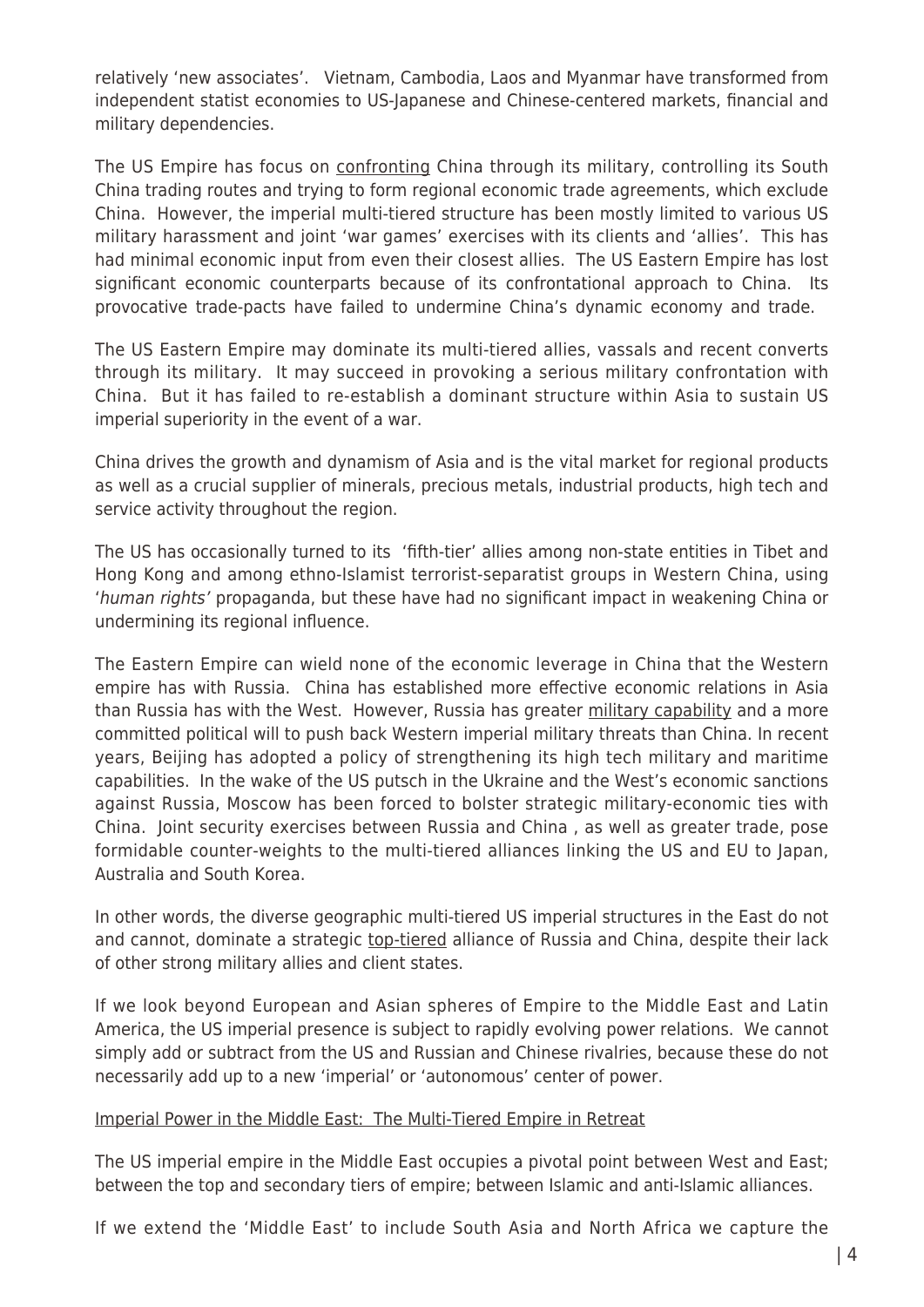dimensions of the Western imperial quest for supremacy.

The imperial empire in the Middle East reflects US and Western European tiers of power as they interact with local counterparts and satellite states.

The US-EU top tiers link their goals of encircling and undermining Russia and regional adversaries, like Iran, with the regional ambitions of their NATO ally, Turkey.

Imperial powers in the Middle East and North Africa operate through local allies, auxiliaries and satellites as they compete for territorial fragments and power bases following the US 'wars for regime changes'.

With the US at the top, the European Union, Israel, Turkey and Saudi Arabia comprise the second-tier allies. Egypt, Tunisia, Iraq and Jordan, which are financial and political dependencies of the empire, rank as *third-tier*. The *fourth-tier* includes the Gulf states, the Kurd war lords, Lebanese and Yemeni local puppets of the Saudi Monarchy and Israel's client Palestinian Bantustan in the West Bank.

Saudi and Western-funded regional terrorist groups aspire to fourth-tier membership following a successful 'regime change' and territorial fragmentation in Syria.

The terrorist enclaves are located in Syria, Iraq and Libya and play a 'specific and multipurpose' role in undermining adversaries in order to restore imperial dominance.

The Middle East Empire is the least stable region and the most susceptible to internal rivalries.

Israel exercises a unique and unrivaled voice in securing US financial and military resources and political support for its brutal colonial control over Palestine and Syrian territories and captive populations. Saudi Arabia finances and arms autonomous Islamist terrorist groups as part of their policy of advancing the kingdom's political- territorial designs in Pakistan, Yemen, Afghanistan, Iraq, Syria, Iran and the Gulf. Turkey has its own regional ambitions and terrorist mercenaries. Within this volatile context, the US Empire finds itself competing with its auxiliaries for control over the same Middle East clients.

The Middle East Empire is fraught with powerful adversaries at each point of contention. The huge, independent nation of Iran stands as a powerful obstacle to the West, Saudis, and Israel and competes for influence among satellites in the Gulf, Yemen, Iraq, Syria and Lebanon. Hezbollah, a powerful nationalist group within Lebanon, has played a crucial role defending Syria against dismemberment and is linked with Iran against Israeli intervention. Russia has military and trade relations with Syria and Iran in opposition to the Western imperial alliance. Meanwhile, the US imperial satellite states in Afghanistan, Iraq, Libya, and Egypt are rapidly disintegrating in the face of gross corruption, Islamist resurgence, policy incompetence and economic crises.

To speak formally of a 'Western imperial empire' in vast sections of the Middle East and North Africa is a misnomer for several reasons:

In Afghanistan, the Nationalist-Islamist Taliban and its allies control most of the country except for a few garrison cities.

Yemen, Libya and Iraq are battleground states, contested terrain with nothing remotely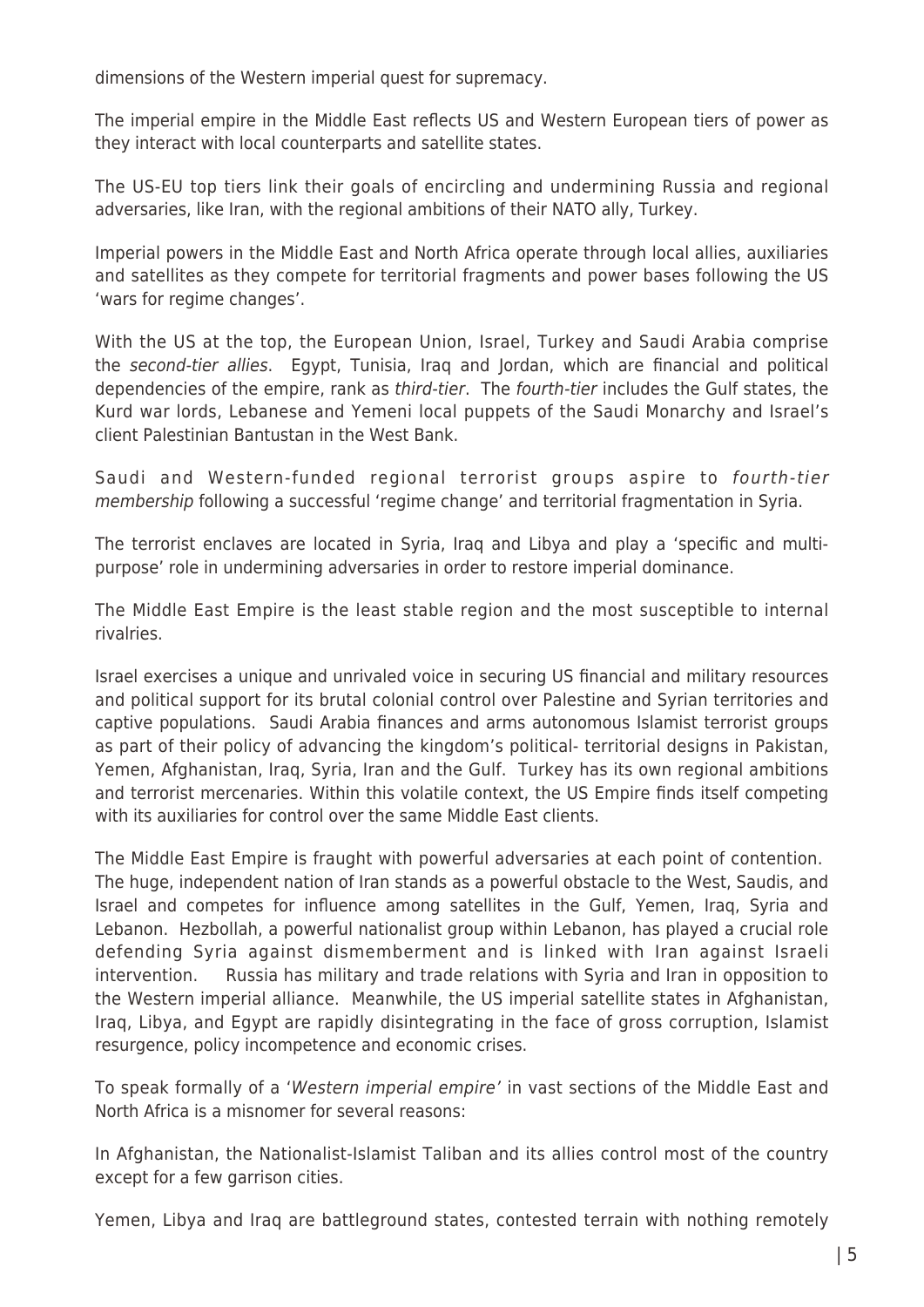resembling a functioning imperial domain. Iraq is under siege from the North by Kurds, the center by ISIS, the South by nationalist Shi'a militias and mass organizations in contention with grossly corrupt US imperial-backed puppets in Baghdad.

The US-EU mercenaries in Syria have been defeated by Syrian-Russian-Hezbollah-Iranian forces aided by independent Kurds.

Israel behaves more like a militarist 'settler' predator usurping historical Palestine than a reliable imperial collaborator.

So far, the empire project in the Middle East and North Africa has been the costliest and least successful for Western imperialism. First and foremost, responsibility for the current Middle East imperial debacle falls directly on the top tier political and military leaders who have pursued policies and strategies (regime change and national dismemberment) incompatible with imperial precepts that normally guide empires.

The top tier of the US imperial-military elite follows Israeli military prerogatives, as dictated by the Zionist Power Configuration (ZPC) embedded within the US state apparatus. Their policy has been to destroy Islamic and Arab-nationalist structures and institutions of power – not conquer and reconfigure them to be absorbed into Western imperial institutions . . . as the US was able to do in Asia and Europe. This parrots the Israeli- settler policy of 'erasure' and has made the region totally unstable for imperial trade. The wanton dismemberment of the whole social-political-security institutional structure of Iraq is a prime example of the Israeli policy of 'erasure' promoted by US Zionist advisers on a grand scale. The same advisers remain within the top tier imperial decision-making apparatus despite 15 years of abject failure.

Western empire's multi-tier structure, from the US and Western Europe at the top to Kosovo at the bottom, have followed imperial imperatives. In contrast *Israeli* imperatives direct US military power into perpetual war in the Middle East through the influential ZPC.

This divergent path and the inability to change course and rectify imperial policy has brought disastrous defeats, which have repercussions throughout the global empire, especially freeing up competitors and rivals in Asia and Latin America.

## Tiers of Empire in Latin America

The US imperial empire expanded in Central America and the Caribbean during most of the  $19<sup>th CFNTURY</sup>$  and reigned supreme in the first half of the 20<sup>th</sup> century. The exceptions included the nationalist revolutions in Haiti in the early  $19<sup>th</sup>$  century and Paraguay in the mid-19<sup>th</sup> century. After the US Civil War, the British Empire in Latin America was replaced by the US, which established a dominant position in the region, except during the successful Mexican Revolution.

Several major challenges have emerged to US imperial dominations in the middle of the 20<sup>th</sup> century.

The centerpiece of anti-imperialism was the Cuban Revolution in 1959, which provided political, ideological and material backing to a continent-wide challenge. Earlier a socialist government emerged in Guyana in 1953 but was overthrown.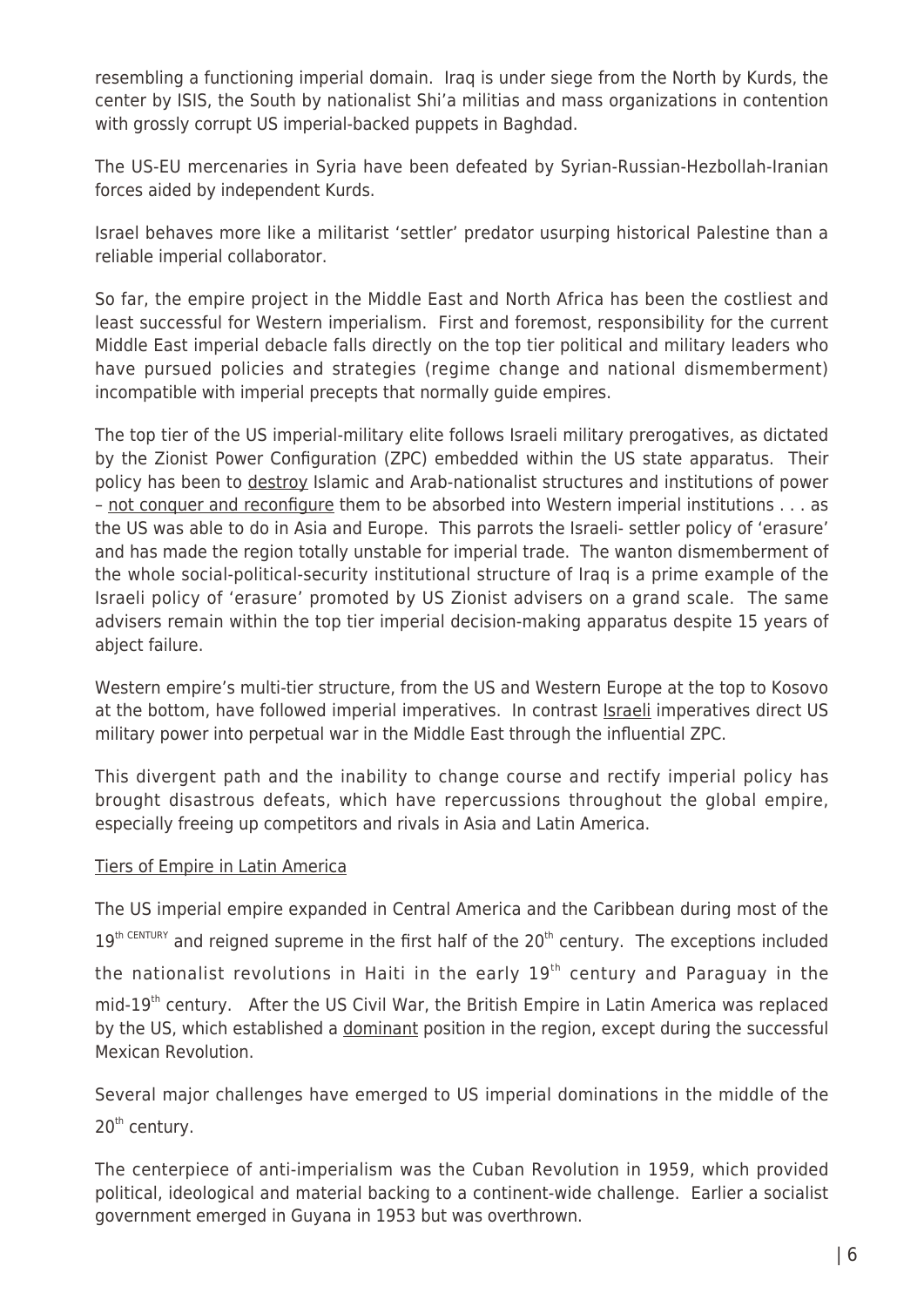In 1965, the Dominican Revolution challenged a brutal US backed-dictator but was defeated by a direct US invasion.

In 1970-73 a democratic socialist government was elected in Chile and overthrown by a bloody CIA coup.

In 1971 a 'workers and peasants' coalition backed a nationalist military government in Bolivia only to be ousted by a US-backed military coup.

In Argentina (Peron), Brazil (Goulart) and Peru (Alvarez), nationalist-populist governments, opposed to US imperialism, were elected between the middle 1960's to the mid 1970's. Each were overthrown by US-military coups. Apart from the Cuban revolution, the US Empire successfully counter-attacked, relying on US and local business elites to back the military juntas in repressing anti-imperialist and nationalist political parties and movements.

The US Empire re-established its hegemony, based on a multi-tiered military and market directorate, headed at the top by the US. Argentina, Brazil and Chile comprised the secondtier, a group of military dictatorships engaged in large-scale state terror and death squad assassinations and forcing hundreds of thousands into exile and prison.

The third-tier was based on US surrogates, generals and oligarch-families in Colombia, Venezuela, Peru, Bolivia, Paraguay and Uruguay.

The fourth-tier of satellite regimes included Central-America, except Nicaragua, and all of the Caribbean, except Cuba and (briefly) Grenada.

The US Empire ruled through predator allies and satellite oligarchs and successfully imposed a uniform imperial structure based on neo-liberal policies. US-centered regional trade, investment and military pacts ensured its imperial supremacy, through which they sought to blockade and overthrow the Cuban revolution. The US imperialist system reached its high point between the mid-1970's to the late 1990's – the Golden Age of Plunder. After the pillage of the 1990's, the empire faced a massive wave of challenges from popular uprisings, electoral changes and the collapse of the corrupt auxiliary neo-liberal regimes.

The US imperial empire faced powerful challenges from popular-nationalist regimes from 1999 to 2006 in Venezuela, Argentina, Brazil, Bolivia and Ecuador. Dissident liberalnationalist governments in Uruguay, Honduras and Paraguay posed their own challenges to imperial control.

The US empire was bogged down in multiple imperial wars in the Middle East (Iraq, Libya, Syria) Asia (Afghanistan) and Europe (Ukraine, Georgia, Yugoslavia), which undermined its capacity to intervene militarily in Latin America.

Cuba, the hemispheric center of the anti-imperialist politics, received economic aid from Venezuela and strengthened its diplomatic, trade and security alliances with the antiinterventionist center-left. This provided an impetus to the formation of independent regional trade organizations, which traded heavily with US imperial rivals, China, Iran and Russia during the 'commodity boom'.

While the US imperial empire in Latin America was in retreat, it had not suffered a strategic defeat because it maintained its powerful business, political and state auxiliary structures, which were ready to regroup and counter-attack at the 'right moment' - the end of the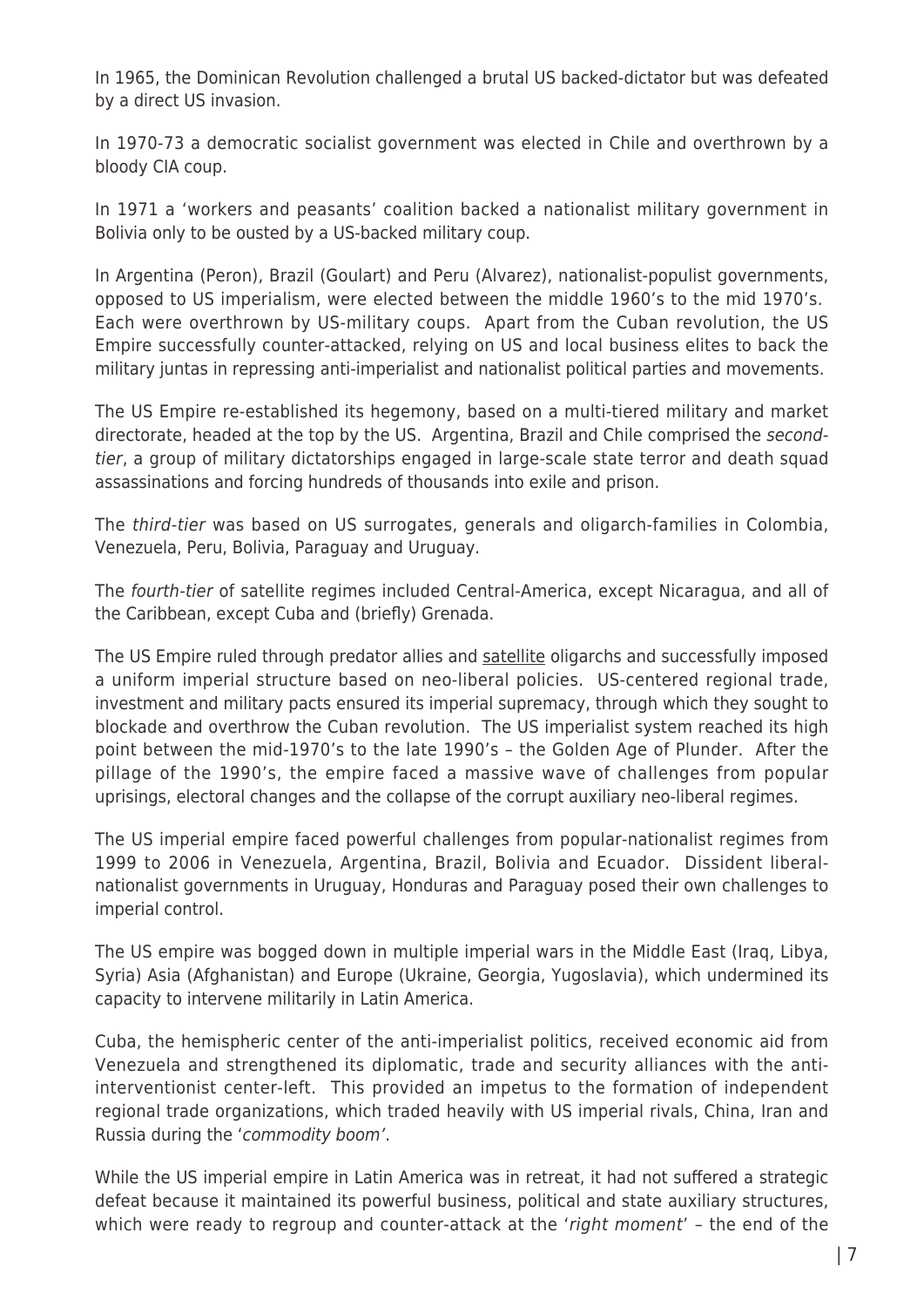'global commodity boom'.

By the end of the first decade of the  $21<sup>st</sup>$  century, the US Empire counter-attacked, with their political-military clients taking power in the weakest links, Honduras and Paraguay. Since then, neo-liberal extremists have been elected to the presidency in Argentina; a corrupt oligarch-led congress has impeached the President of Brazil; and the ground is being prepared to seize control in Venezuela.

The US Empire re-emerged in Latin America after a decade-long hiatus with a new or reinvigorated multi-tier structure.

At the top-tier is the United States, dependent on enforcement of its control through satellite military and business elites among the second-tier countries, Colombia, Argentina, Brazil and Mexico.

At the third-tier are Chile, Peru, Uruguay and the business-political elites in Venezuela, linked to the US and tier-twocountries.

The fourth-tier is dominated by weak submissive regimes in Central America (Panama, Guatemala, Honduras and El Salvador), the Caribbean (especially Santa Domingo, Haiti and Jamaica) and Paraguay.

The US has re-assembled its imperial structure in Latin American rapidly, creating an assemblage which is extremely fragile, incoherent and subject to disintegration.

The new neo-liberal regime in Argentine, the centerpiece of the empire, immediately faces the triple threat of mass unrest, economic crisis and a weak regime under siege.

Brazil's new US neo-liberal constellation of characters are all under indictment for corruption and facing trials, while economic recession and social polarization is undermining their ability to consolidate imperial control.

Venezuela's rightwing auxiliaries lack the economic resources to escape the demise of the oil economy, hyperinflation and the virulent internecine conflicts within the Right.

The US imperial empire in Latin America could best operate through links with the Asian-Pacific trade pact. However, even with new Asian ties the Latin satellites exhibit none of their Asian counterparts' stability. Moreover, China's dominant economic role in both regions has limited US hegemony over the principal props of the empire.

## The Myth of a US Global Empire

The 'narrative' of a US global empire is based on several profound misconceptions, which have distorted the capacity of the US to dominate world politics. The US regional empires operate in contested universes where powerful counter forces limit imperial dominance.

In Europe, Russia is a powerful counterforce, bolstered by its growing alliances in Asia (China), the Middle East (Iran) and, to a limited extent, by the BRIC countries.

Moreover, Washington's multi-tiered allies in Europe have occasionally followed autonomous policies, which include Germany's oil-gas independent agreements with Russia, eroding US efforts to undermine Moscow.